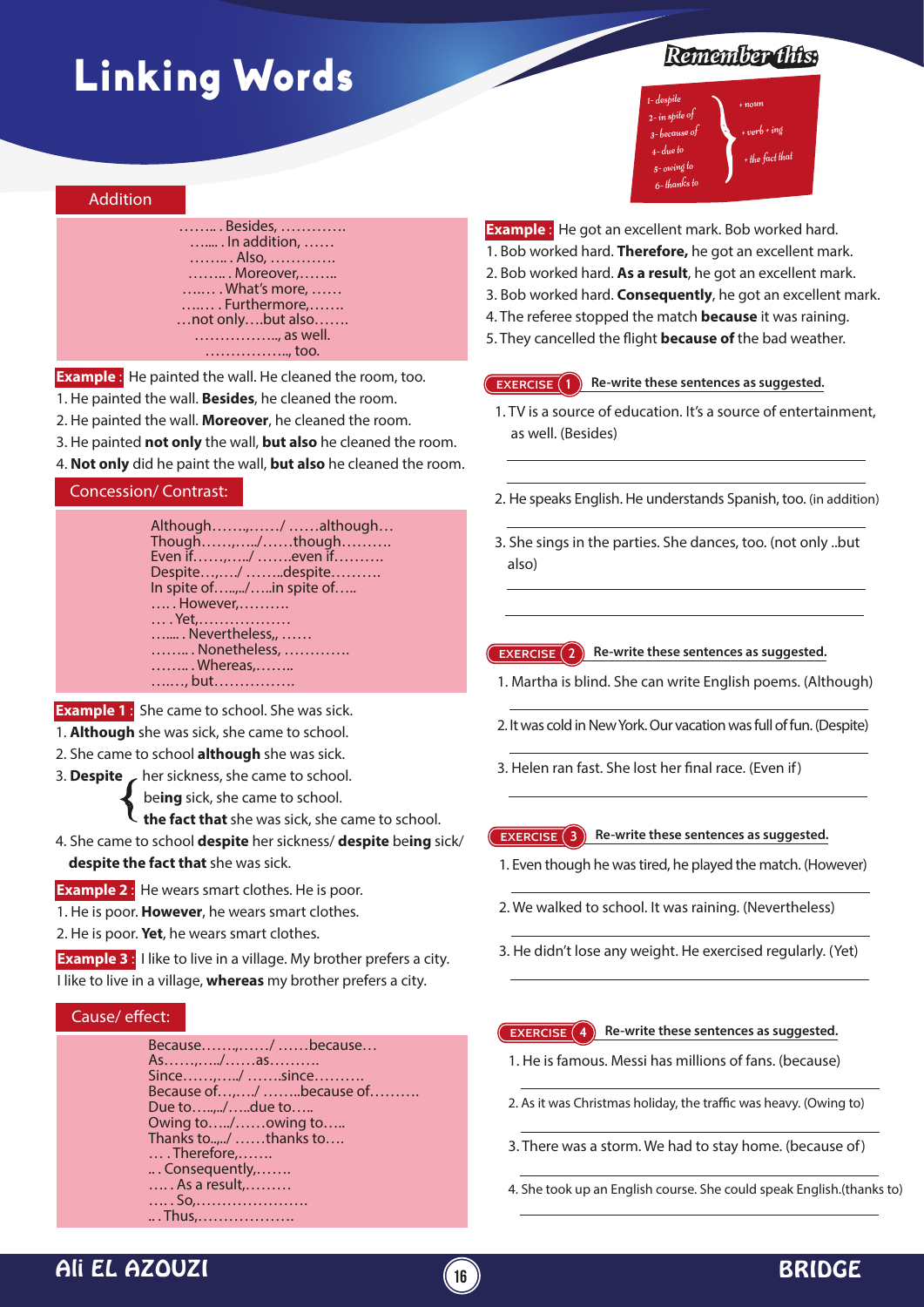

### **EXERCISE** (1) Re-write these sentences as suggested. (10Pts)

- 1. He can play the piano. He can sing, too. (not only……..but also)
- 2. She drives well. She can't pass her driving license. (Although)
- 3. He managed to win the final round. The boxer trained hard last time. (Therefore)

4. It was raining heavily. I had to drive slowly last night. (because)

5. His wife prefers to stay at home. Tom loves to spend his summer holiday abroad. (whereas)

- 6. Because Mr. Carter suffered from asthma, he left the city. (because of)
- 7. As the boy was young and naïve, he was easily convinced to buy the product. (since)

8. Even though he is wealthy, he lives in a small apartment in town. (Despite)

9. The snow didn't melt quickly. It was sunny and shining. (However)

10. Although Mark and Sam were in danger, they didn't call for help. (in spite of)

**EXERCISE Fill in each gap with the right linking word from the box. (6Pts)**

because of - Despite - but - whereas - However - Although - thanks to

1. <u>Illect the rain</u>, the referee didn't stop the football match.

- 2. My brother had the necessary qualifications. \_\_\_\_\_\_\_\_\_\_\_\_\_\_\_\_\_\_\_\_\_, they didn't offer him the job.
- 3.  $\frac{1}{100}$  his father is a vice-president, he spends his holiday in the countryside.
- 4. Emma is tolerant and easy-going, <u>entitled and self and selfish.</u>
- 5. The husband divorced his wife **hereafted** her physical handicap.
- 6. I really want to help you, <u>I consequently</u> I don't have time.

**EXERCISE 3 B** ) Match the following sentences with their appropriate functions. (4Pts)

| <b>Sentences</b>                                                                 | <b>Functions</b> |
|----------------------------------------------------------------------------------|------------------|
| 1. He kept taking drugs. Consequently, he became addicted to cocaine.            | a-result         |
| 2. In brief, the internet is good and bad at the same time.                      | b-concession     |
| 3. In spite of eating less, Mark is gaining more weight.                         | c-summarizing    |
| 4. Mrs. Brady left her job because of her low salary.                            | d-adding         |
| 5. Students not only ate cakes in the party but also they took pictures.         | e-cause/effect   |
| 6. Life in England is hectic, whereas in Morocco is quite peaceful.              | f-contrast       |
| 7. Vegetarians eat just vegetables such as carrots, tomatoes, etc.               | g-explanation    |
| 8. Reading books is useful. That is to say, readers can get vocabulary and ideas | h-examples       |
| through reading.                                                                 |                  |
| $1:$ 2: 3: 4: 5: 6:<br>7:                                                        | $8 \cdot$ $\sim$ |
| Ali EL A.                                                                        |                  |

**17**